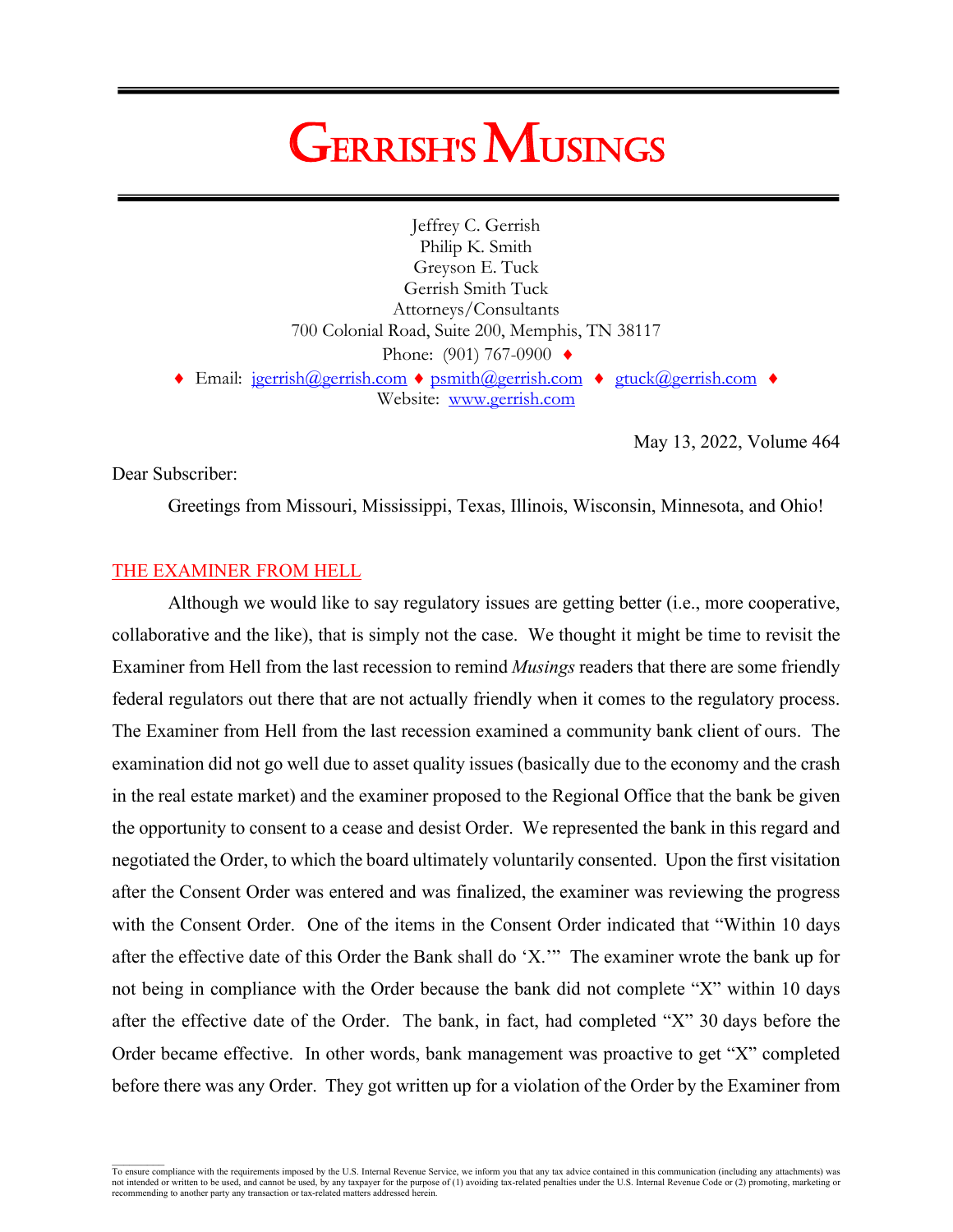Hell. Fortunately, that examiner has probably retired by now and will not be around for the next asset quality softening. This is just a friendly reminder to be careful out there. It's not gotten a whole lot easier.

# THE CURRENT M&A ENVIRONMENT

We recently read with interest an article from a daily banking publication regarding the current bank M&A environment. The article reflected a slowdown in the bank M&A environment, as evidenced by a reduction in the number of deal announcements in the month of April (about 10) when compared to the number of deal announcements in April of 2021 (more than 20). The point of the article was that the slowdown is basically attributed to sellers being very bullish on the value of their bank and holding out for higher prices. The article basically said that bank sellers are expecting net interest margins to increase in the rising rate environment, and are not willing to sell because buyers are not willing to pay an increased price for these increased earnings.

Based on what we are seeing around the country, we respectfully disagree that an increase in sellers' pricing expectations is the reason for the slowdown. In our view, we see the reduction in the number of deals as more attributable to the buyer's concern (the buy-side of the transaction) than the seller's unreasonable expectations.

Our experience leads us to believe that community bankers are generally a conservative bunch from a financial perspective. It is no secret that there are a number of different reasons to be conservative in today's environment. While we do recognize that an increase in interest rates generally results in a higher net interest margin, we see a healthy dose of skepticism with respect to other issues that is giving bankers cause for concern. We think those concerns are having a stronger impact on the current number of deal announcements (or lack thereof) than sellers holding out for a higher price.

We do not see that the M&A environment has come to a screeching and complete halt. But, we are seeing a slowdown, and we think the slowdown is attributable to bankers that have a healthy respect for the unknown risk that may be present as a general matter in the economy or specifically in a target bank.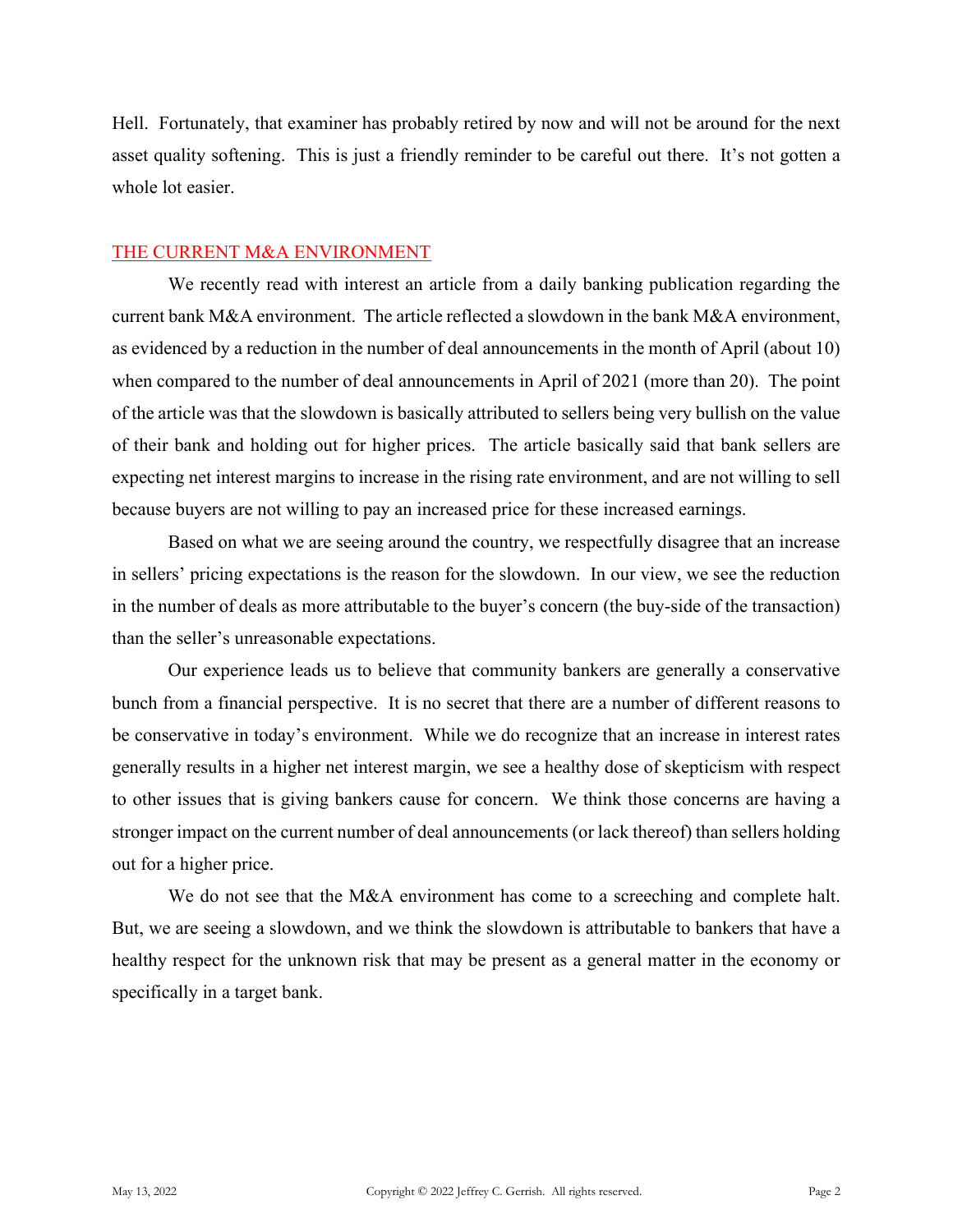#### MANDATORY RETIREMENT

We were recently working with a bank that had a mandatory retirement policy which was creating somewhat of a problem for the board. The board instituted mandatory retirement to be effective at a certain age, with the exception that the individual director who was subject to mandatory retirement could remain on the board if a certain percentage of the board of directors approved it. The problem, of course, was that every time a director came up for mandatory retirement, every director would vote to have he or she stay on the board.

The board had a good discussion on this and came up with a good solution – to advance the mandatory retirement age and set it in stone with no exceptions. We believe that is probably the best result in the circumstances.

# BOARD FEES FOR INSIDE DIRECTORS

We recently had an interesting discussion with a community banker that is an inside director. If you are not familiar with the lingo, the term inside director is used to identify an individual that is both a member of the board of directors and a bank employee. This is typically an executive officer, such as the President, CEO or CFO.

The discussion related to board fees. The question was essentially whether inside directors are paid board fees. We somewhat laughed at the fact that each of "yes" and "no" are correct answers to the question.

The reality is that community banks are split as it relates to this particular matter. Some community banks pay their inside directors the same as outside directors. Other community banks do not pay inside directors, instead believing that being a director is simply part of employment, and the compensation for employment covers the services as director. We do not see either of these as technically correct or incorrect. It is just a split and is really a matter of individual preference among boards.

# DIVERSITY IN THE BOARDROOM

Diversity in the boardroom is becoming a discussion point (at least) for community banks. Some are discussing it only so they do not appear "tone deaf." Others are discussing it because they really want to add diversity to their boardroom. We were recently with a mid-size community bank that had a typical bank board, particularly for a bank that had been in existence for a long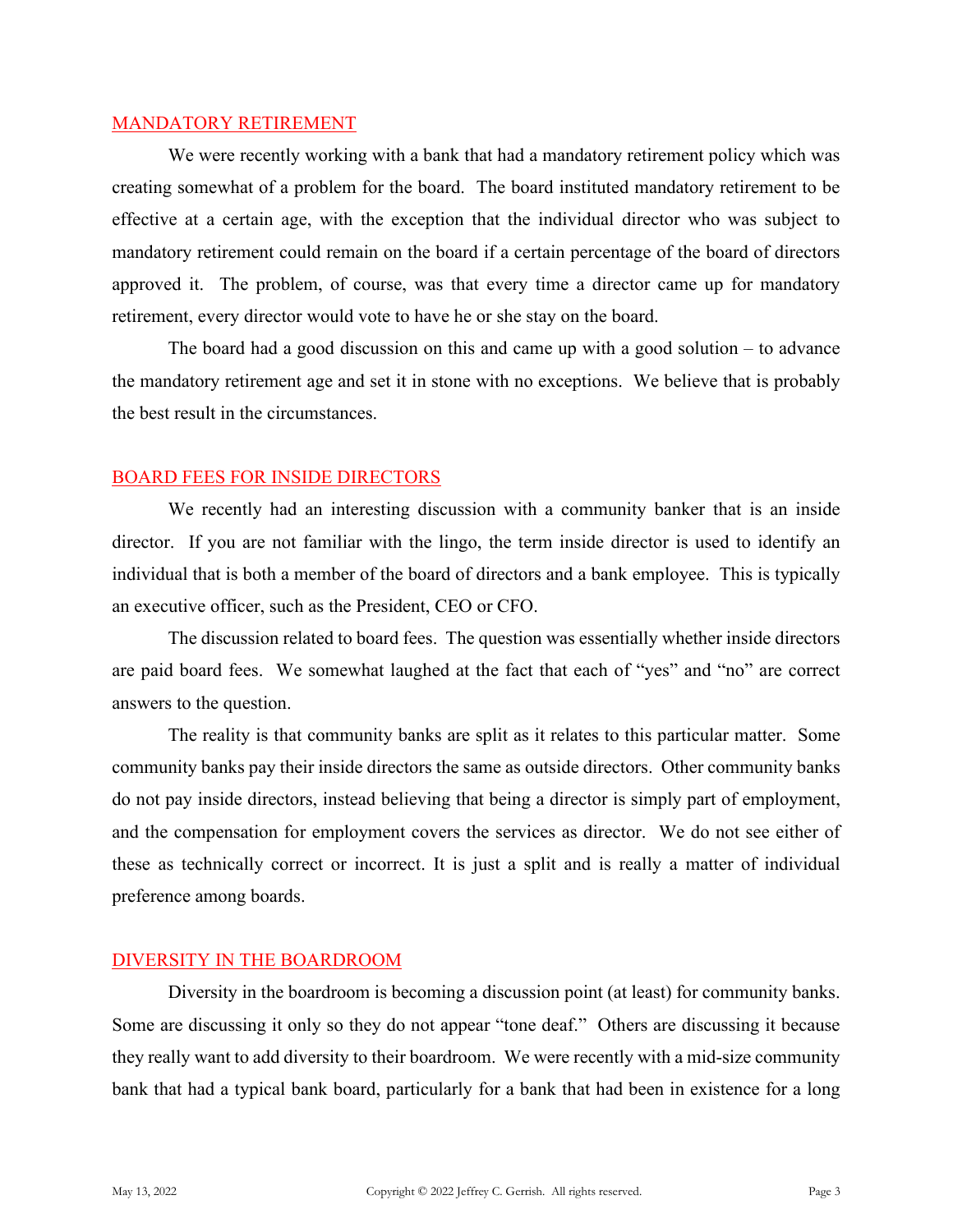time. It fit in the category of "pale, male, stale, and frail" with the emphasis on "male." The board, to its credit, recognized the problem and sought to add diversity to the board, even if it meant expanding it beyond their original comfort level with respect to number of directors. We will see what comes of it.

## HOPING FOR A "GREATER FOOL"

We were recently discussing a troubled credit with one of our long-time bank clients. In this particular situation, the banker we were talking with had inherited what is appropriately described as a troubled loan. This loan has been in workout mode for some time. The workout has been going well enough. But the banker commented that the bank is hoping for a "greater fool" to come take the loan off the bank's hands.

While the comment was made in jest, the thinking and hope behind the comment is real. We went on to discuss with this banker that the rising interest rate environment will not help the bank as it relates to this particular credit. The borrower is already weak as it relates to cash flows. Every increase in interest rates just makes it that much harder for the borrower to perform.

Our bet is that almost every community banker in the country has been in this spot at one time or another. Troubled loan workouts are not easy. Over the past ten years or so, there have been a number of headwinds, but increasing interest rates has not been one of them. That is all changing and it is happening pretty quickly. We anticipate the rising rate environment will increase the number of lenders that are hoping for a "greater fool" to help resolve problem credits.

# DEPOSIT COMPETITION

We recently facilitated a strategic planning session for a small community bank. Like many community banks, this particular bank has seen a significant increase in assets over the past couple years. The bank has been awash in deposits, and loan demand has not kept pace. In order to try and obtain yield, the bank invested in bonds and grew its bond portfolio in a pretty meaningful way. Over the last several years, most community banks in this situation would be engaged in a strategy involving a reallocation of assets from cash and securities into loans. The benefit of this strategy is it doesn't require any additional capital but it does boost income.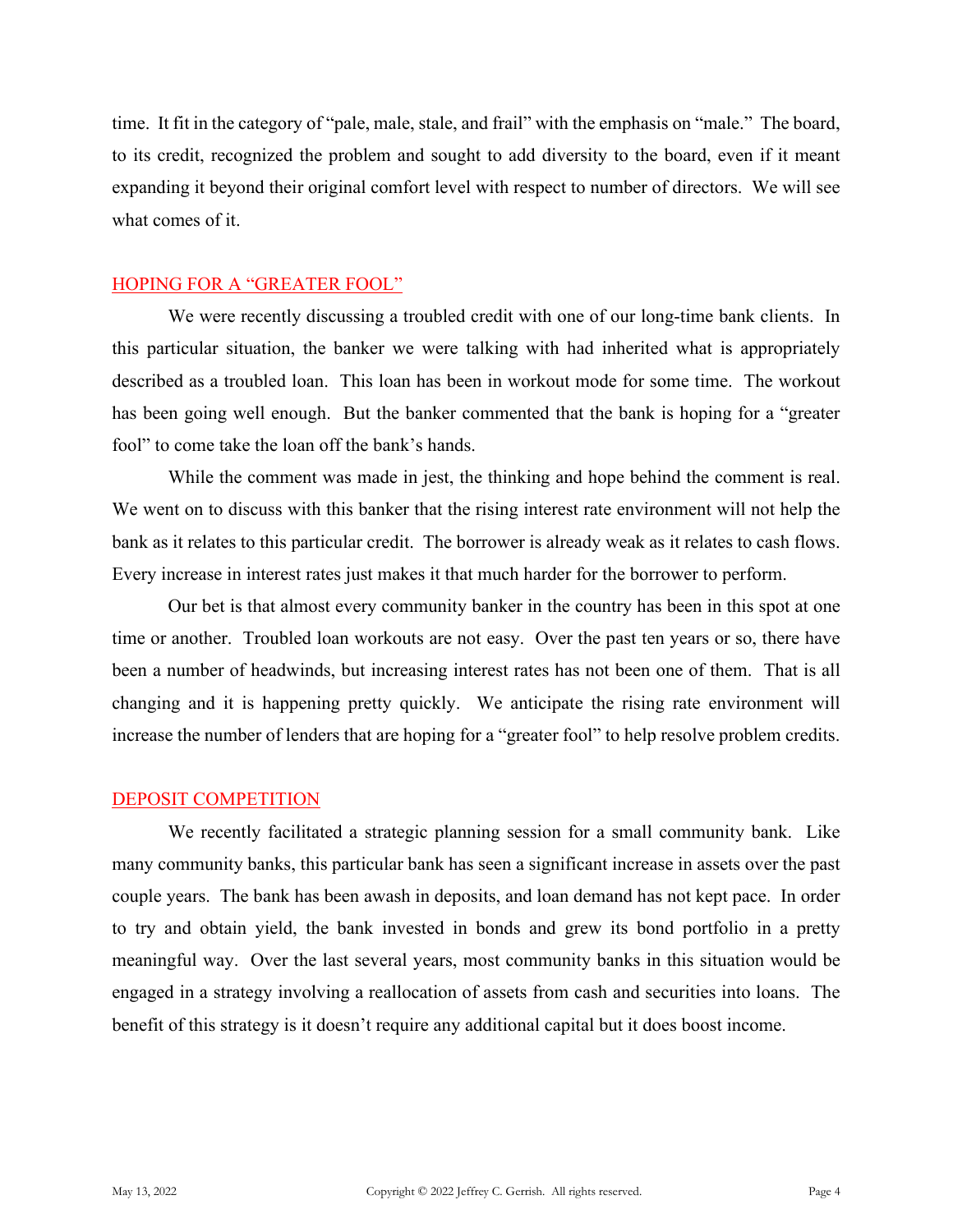It is no secret that the increase in rates has not been kind to bond prices. This bank now has a pretty healthy unrealized loss in the bond portfolio. There are numerous other community banks in this situation.

What was interesting in this case is that during the planning session, we talked a lot about deposit generation. Although the bank has a low loan-to-deposit ratio, the general feeling was that the bonds are so far under water the bank cannot afford to pursue a "reallocation of assets strategy" to sell the bonds and recognize what is currently an unrealized loss. The general feeling was that the bonds are essentially trapped until maturity, and that the bank might be well-served by going out and getting additional deposits to increase cash, because if there is a changing of the tide and some of this cash begins to go out of the bank, it could be very painful to have to sell securities over the next couple of years.

We do not know if this is a one-off or might be an emerging trend, but we did see it as an interesting discussion.

# **CONCLUSION**

On June  $27<sup>th</sup>$  and  $28<sup>th</sup>$  we will be presenting at an ICBA sponsored in-person Merger & Acquisition Workshop in Music City, Nashville, Tennessee. We look forward to seeing many of you there.

Also, it's a good thing we aren't superstitious by nature (particularly a good thing with *Musings* coming out on Friday, May 13<sup>th</sup>). We hope everyone stays safe and enjoys the milder weather (without the tornadoes and heavy storms).

See you in two weeks.

*Jeff Gerrish Philip Smith Greyson Tuck*

Upcoming Webinars and Presentations

- May 18-20, 2022 Louisiana Bankers Association  $122<sup>nd</sup>$  Annual Convention and Exposition; May 18<sup>th</sup> - "Practical Advice for Community Bank Directors" (Greyson E. Tuck, Presenter) Registration: [Louisiana Bankers Association Annual Convention](https://www.lba.org/LBA/Education/Event_Page.aspx?EventKey=LBA2022)
- May 23-26, 2022 Abrigo ThinkBIG Conference; May  $25<sup>th</sup>$  "Dusting Off the Crystal Ball: Banking in 2042" (Greyson E. Tuck, Presenter) Registration: [THINKBIG](https://web.cvent.com/event/cbc18616-3b08-4907-b897-9e7d0c51ed8d/summary?_ga=2.75901461.1828405506.1648759001-1876191711.1648504251)